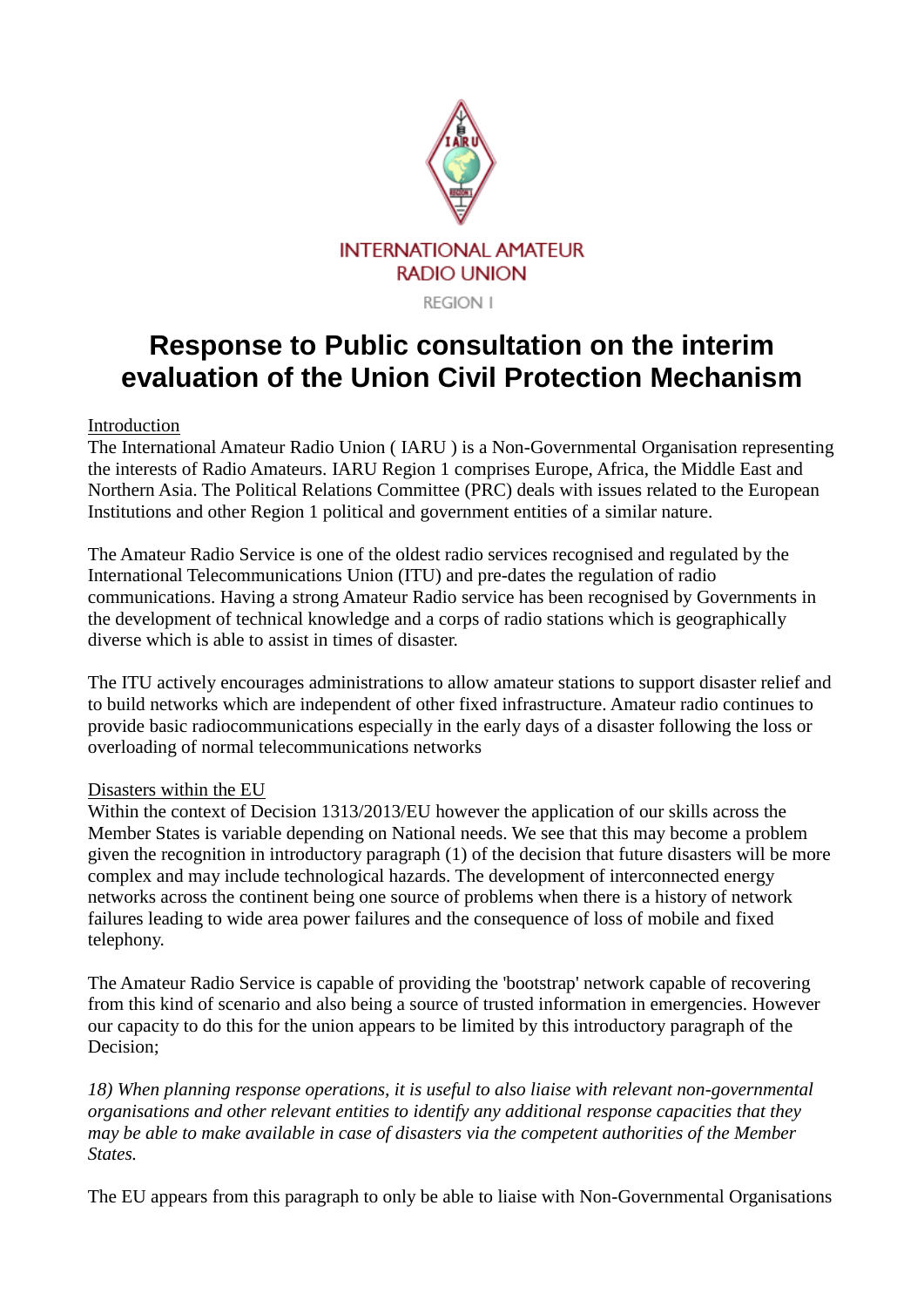via Member States. Since across the EU there is a wide variation in the way the Member States use our service this does not always lead to a positive outcome.

We feel that the EU could have a more positive relationship with smaller NGOs by either engaging directly with them, or providing more guidance on how they may be used in an emergency.

There is no shortage of this kind of guidance since the Amateur Radio Service has been involved in EU exercises and response operations but only at the specific request of local authorities. e.g.;

- Slovenian Ice Storm 2014. Radio Amateurs provided a communications link between Austria and Slovenia for the Austrian Fire Service who were sent to the country to assist. Slovenian Radio Amateurs also provided local communications when Civil Protection and phone networks were harmed by the power outage.
- Exercise SIMIT September 2015. This EU sponsored exercise tested the response to an earthquake affecting Malta and the delivery of support from Italy. As part of the exercise a message was sent requesting tents, blankets etc. This message could only be delivered through a web contact form on the EU ECHO website and was apparently not received by the exercise co-ordinator. It highlights that if assistance is required, the lack of a communications path between the NGO community and the EU ERCC will lead to delays.

In the absence of guidance, IARU and Emergency Communications Groups undertake their own exercises within Europe and are starting to include technological risks. For example in June 2016 Radio Amateurs in Belgium and the Netherlands held a short exercise simulating a power failure in the South of the Netherlands and part of Belgium. In the exercise scenario they did not seek to replace the main emergency service communications, instead focusing on welfare and secondary communications, which would take load off the main Civil Protection networks. More information on this exercise may be found at<http://www.dares.nl/nieuws/245-oef-power-outage> .

The Decision is also focused on measuring success by the number of modules available for deployment through the 'Voluntary Pool' , these modules are those who are actually put into the disaster area. Radio waves like disasters do not follow country boundaries and it is possible that to relay messages, stations outside the affected area/country would be required to respond from their own homes. In a 'no notice' test it was found IARU could mobilise 500+ radio stations within one hour who could have relayed messages on a local, national or international basis. This statistic however is not captured by;

# *Article 3 (2)*

*(b) progress in increasing the level of readiness for disasters: measured by the quantity of response capacities included in the voluntary pool in relation to the capacity goals referred to in Article 11 and the number of modules registered in the CECIS;*

This and article 11 are only concerned with the capability to project aid into an affected area, not apparently the logistics of getting it there or linking to local services who may be able to assist with information.

This topic also has relevance to the interventions undertaken outside the union discussed in introductory paragraph 14 of the Decision stating;

*14) With respect to disaster response assistance interventions outside the Union, the Union Mechanism should facilitate and support actions undertaken by the Member States and the Union as a whole in order to promote consistency in international civil protection work. The United*